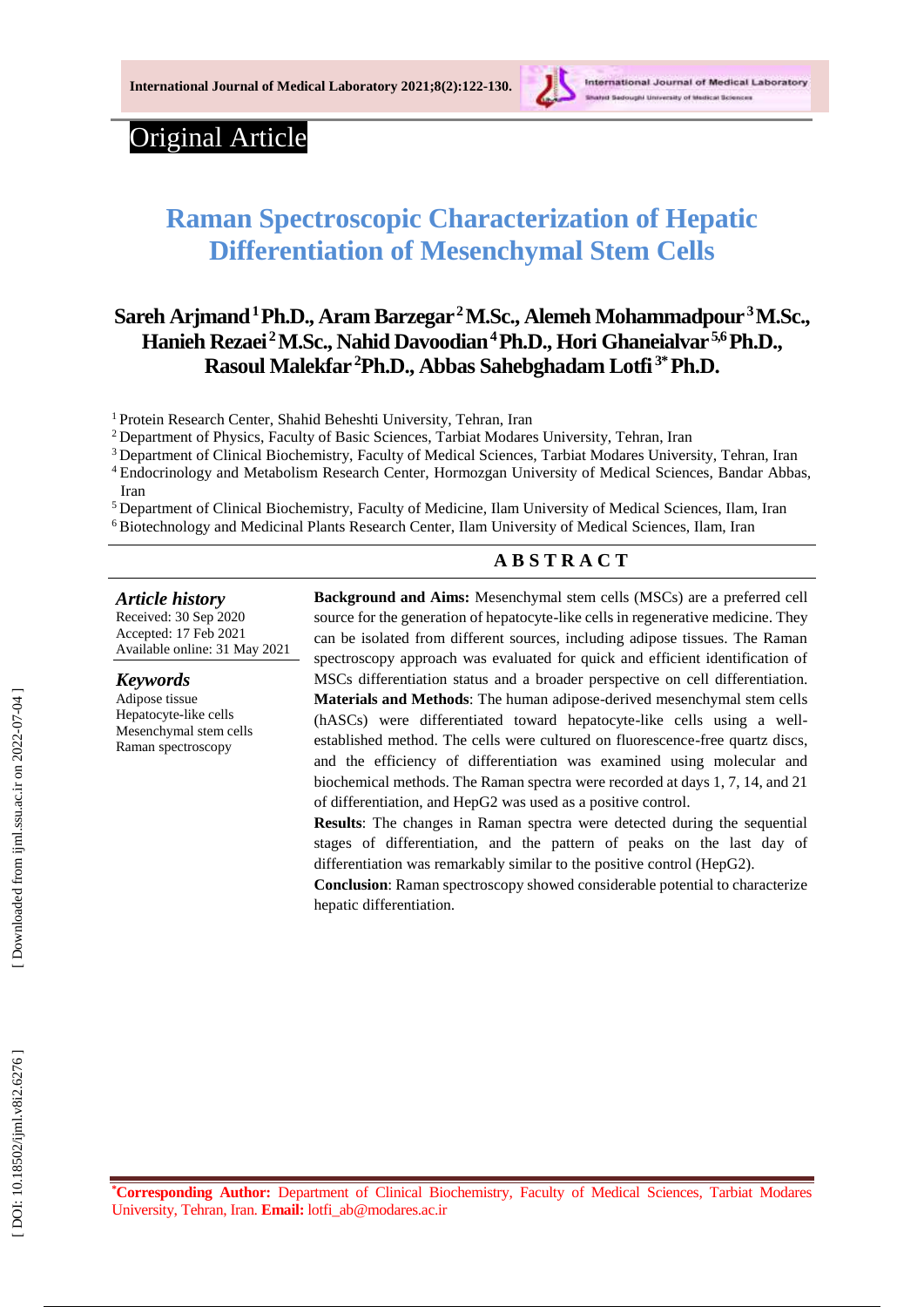# **Introduction**

In many tissues, adult stem cells are responsible for homeostatic tissue maintenance and regenerative responses, owing to their selfrenewal capacity and differentiation to more mature cells. Adult stem cells can be classified based on the origin and potential of differentiation. Mesenchymal stem cells (MSCs) are adult stem cells isolated from different sources, including bone marrow, umbilical cord, amniotic fluid, peripheral blood, and adipose tissue. These cells have a multipotent capacity for differentiation into different mesodermal lineages, such as osteoblasts, chondrocytes, and adipocytes [1]. The promising features of MSCs, including abundance, being easily accessed, remarkable genomic stability, low immunogenicity, and lack of ethical issues, make them the most commonly used cell sources for clinical applications such as cell therapy and regenerative medicine [2].

Directing and controlling the lineage/tissue specific differentiation *in vitro* is one of the main challenges that should be overcome when differentiated stem cells are needed for cell or tissue therapy. Numerous studies have been conducted, which used different strategies, such as using different induction conditions and platforms or scaffolds for different purposes, from cell therapy to tissue engineering [3, 4]. A substantial number of clinical trials are currently underway to investigate the application of MSCs in the treatment of various health disorders [5, 6]. Since it is impossible to simulate the identical dynamic *in vivo* microenvironment, differentiated cells with 100% similarity to the target cell have not been constructed so far. However, cells with different degrees of resemblance have been obtained that have high clinical and research values [7].

A key point in all of the cited studies is to evaluate the degree of similarity between the differentiated cells and target cells, which will be replaced with, and a comparison of the differentiation process in different methods at molecular levels. The obtained cells are generally characterized by various molecular, immunological, and biochemical methods, including morphological analysis and quantitative or qualitative measurement of tissue -specific genes expression, metabolite, and other biomarkers inside the cells or in the microenvironment. Due to the time and cost constraints, a limited number of cell criteria are commonly characterized to evaluate each study's differentiation [8]. A variety of methods have been developed for tracing the stem cells during proliferation and differentiation. These analyzing methods help us optimize their isolation and regulation techniques for therapeutic applications [9, 10] . Developing a cost/time -effective and reproducible method for cell status characterization will better understand the stem cell differentiation process, and Raman spectroscopy can be considered a potential candidate. Raman spectroscopy is an analytical technique, without using any dye or label, which has been employed in different aspects of biological research in recent decades. In cell biology, this spectroscopy resulted in the spectral band markers obtained through the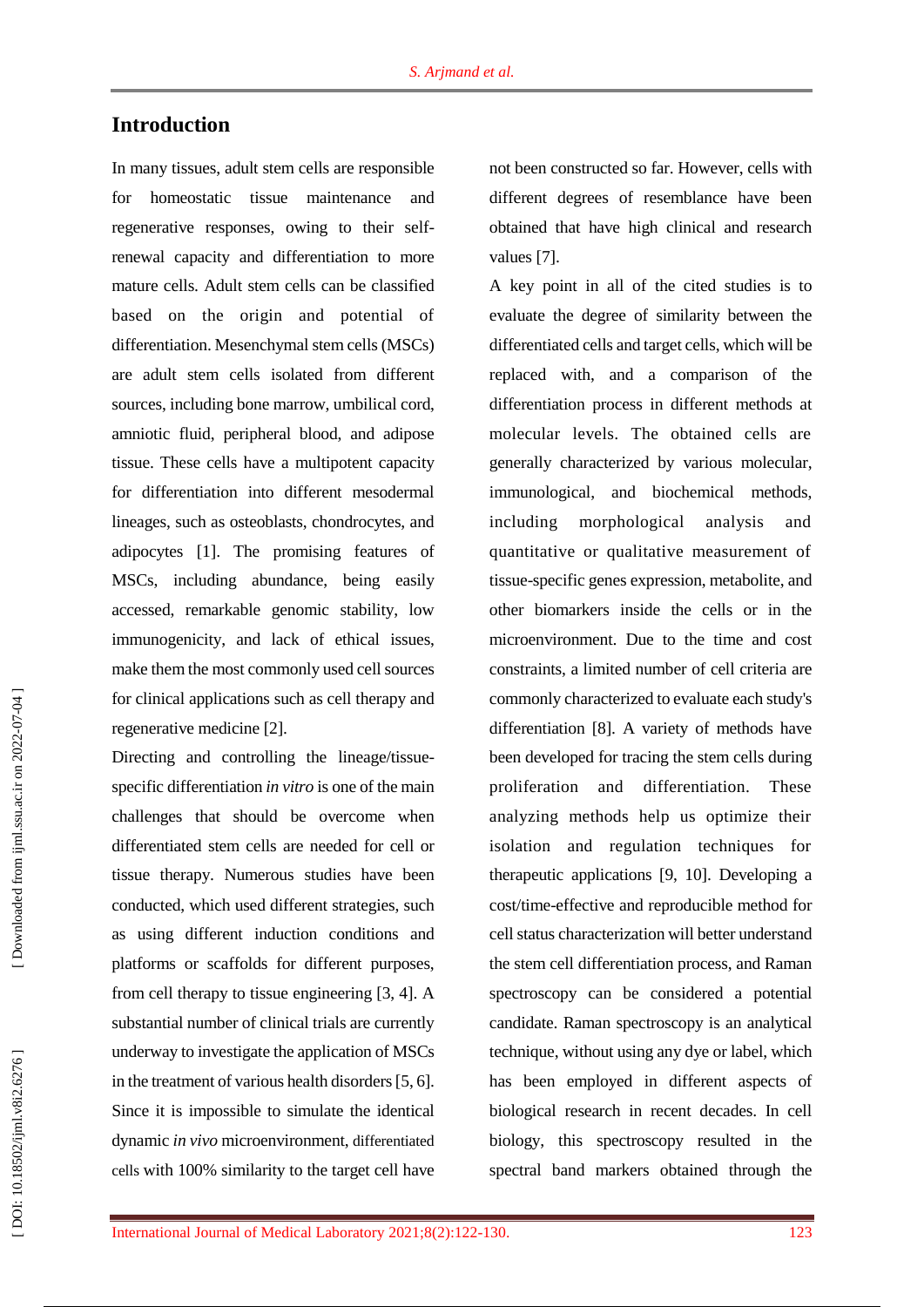inelastic scattering of laser light and are ascertained as a differentiator of different cells and tissues [11]. According to previous studies, the Raman technique's data have fingerprinting characteristics and covers the overall cellular constitution, including nucleic acids, proteins, lipids, carbohydrates, and minerals [12]. Here, the Raman spectroscopic cell imaging approach was proposed to identify sequential stem cell differentiation rapidly.

## **Materials and Methods**

# **Human adipose -derived mesenchymal stem cells (hASCs) isolation and characterization**

To isolate hASCs, after signing informed consent and approval by the Ethics Committee of Tarbiat Modares University (IR.TMU.REC.1396.672), lipoaspirate was obtained from the subcutaneous fat of a healthy 40 -years -old woman donor who has undergone abdominal liposuction during cosmetic surgery. Isolation of hASCs was performed as described earlier [13]. Briefly, lipoaspirate was treated with 0.075% collagenase I (Sigma -Aldrich) at 37 ºC for 30 min. After centrifugation, the extracted cells were suspended in Dulbecco's modified Eagle's medium (DMEM) (Gibco) supplemented with 10% fetal bovine serum (Gibco) and 1% penicillin/ streptomycin (Sigma -Aldrich) and finally incubated in a humidified atmosphere at 37 ºC containing 5% CO2. Non -adherent cells were removed after two days and washed away when the medium was changed. The purified attached stem cells were obtained after three days. After reaching 70 -80% of confluency, the cells were harvested (passage 0) and stored in liquid nitrogen at -180°C for the following application.

#### **Cell surface antigen analysis**

For flow cytometric analysis, first passage cells were detached and labeled with PE -conjugated mouse anti -human CD34, CD44, CD105, and FITC -conjugated mouse anti -human CD45 and CD90 (Abcam, USA). Then, the labeled cells were evaluated using a BD FACSCalibur cytometer (Becton Dickinson, USA).

#### **Hepatic differentiation of hASCs**

Fluorescence -free quartz discs, suitable for Raman spectroscopy, were prepared with a 15 mm diameter  $\times$  0.5 mm thickness dimension. Heat -sterilized quartz discs were fitted at the bottom of 4-well plates. At passage three,  $1\times10^3$ hASCc were plated at quartz discs, and hepatic differentiation was performed according to a twostep protocol described earlier [14]. Briefly, the cells were treated with DMEM supplemented with 10% fetal bovine serum, 20 ng/ml hepatocyte growth factor, and  $10^{-7}$  mol/l dexamethasone for a week, followed by the addition of oncostatin M (OSM, 10 ng/ml) to the medium for the next two weeks. The culture medium was refreshed twice a week, and the finally obtained hepatocyte -like cells were characterized using biochemical and molecular experiments.

# **Quantitative real -time polymerase chain reaction (qPCR) analysis**

For qPCR analysis, total RNA was extracted using Tryzol reagent (Sigma -Aldrich) on days 1, 7, 14, and 21 of differentiation according to the previously described protocol [15]. The extracted RNA was reverse transcribed to complementary DNA (cDNA) using AccuPower® CycleScript RT PreMix ( K Bioneer) per the manufacturer's instructions.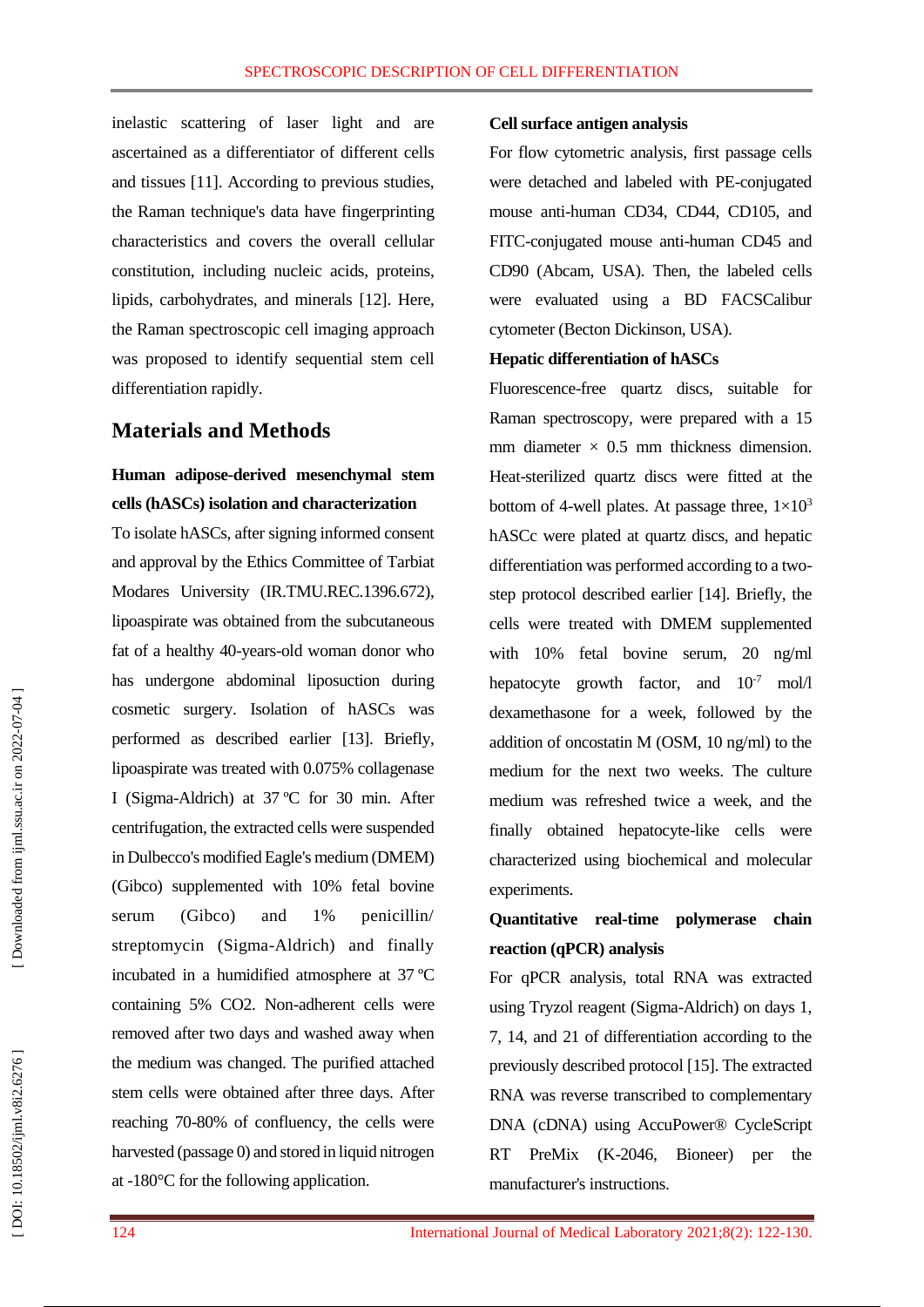The expression of four hepatocyte -specific genes (*albumin* (*ALB*), *α -fetoprotein*  (*AFP*), and *cytokeratin 18* and *19* (*CK18* and *19*) were analyzed using qPCR according to the previously reported procedure [15 ] . Shortly, a three -step procedure was used: denaturation at 95 °C for 30 s, annealing at 60 °C for 30 s, and extension at 72 $\degree$ C for 60 s (40 cycles). β-actin was used as an internal control, and all qPCR reactions were done in triplicate. Finally, the  $2$ - $\Delta$ ACt method was used to calculate the relative quantification of gene expression. The list of primers is shown in Table 1.

#### **Glycogen storage and urea production**

Glycogen storage was determined by Periodic Acid Schiff's (PAS) staining in hepatocyte -like cells at day 21 of differentiation. To this end, the cells were fixed in 4% paraformaldehyde, oxidized in 1% periodic acid for 5 min, treated with Schiff's reagent (Sigma, 395-2-016) for 15 min, and stained with Mayer's hematoxylin for 1 min. Finally, the stained cells were visualized with an inverted microscope.

According to the manufacturer's recommendation and analyzed using a photometer, urea concentration in cells' culture media was determined by colorimetric assay (URA -S, ZiestChemie Diagnostics). The supernatant of hASCs and HepG2 cell culture was used as the negative and positive controls, respectively. Urea concentrations were normalized to the number of cells in each well.

#### **Backscattering for Raman spectroscopy**

Raman spectroscopy was employed immediately on the cells attached to the quartz surface after decanting the supernatant liquid. The spectra were collected at room temperature using a Thermo Nicolet Almega Dispersive Raman spectrometer (USA) equipped with a second harmonic 532 nm laser line in a backscattering configuration. The slit width was set to 20 micrometers and a Raman spectrum resolution of about  $4 \text{ cm}^{-1}$ . The detection system was a low -temperature CCD detector operating at -65°C. The experiment was repeated three times, and the mean values were used for the analysis. The quartz background spectrum was subtracted from that of the samples, and the spectral maps were analyzed using the Omnic 6.0 software (Thermo Nicolet Co., USA).

#### **Statistical analysis**

The data were expressed as mean  $\pm$  standard deviation (SD). One -way analysis of variance (ANOVA) was performed for analysis followed by LSD post hoc test using SPSS version 23 software. The p-value of  $< 0.05$  was considered statistically significant.

| Gene        | <b>Primers</b>                    |
|-------------|-----------------------------------|
| ALR         | F: 5'-GAGACCAGAGGTTGATGTGATG-3'   |
|             | R: 5'-AGGCAGGCAGCTTTATCAGCA-3'    |
| <b>AFP</b>  | F: 5'-TTGATGACACCAATATCACACGA-3'  |
|             | R: 5'-TATTGGGCCCGGATGTCTG-3'      |
| <b>CK18</b> | F: 5'-TTGATGACACCAATATCACACGA-3'  |
|             | R: 5'-TATTGGGCCCGGATGTCTG-3'      |
| CK19        | F: 5'-CGAACCAAGTTTGAGACGGAAC-3'   |
|             | R: 5'-CGTACTGATTTCCTCCTCATGG-3'   |
| B-actin     | F: 5'-CTGGAACGGTGAAGGTGACA-3'     |
|             | R: 5'- AAGGGACTTCCTGTAACAATGCA-3' |

**Table 1.** The sequence of using primers for qPCR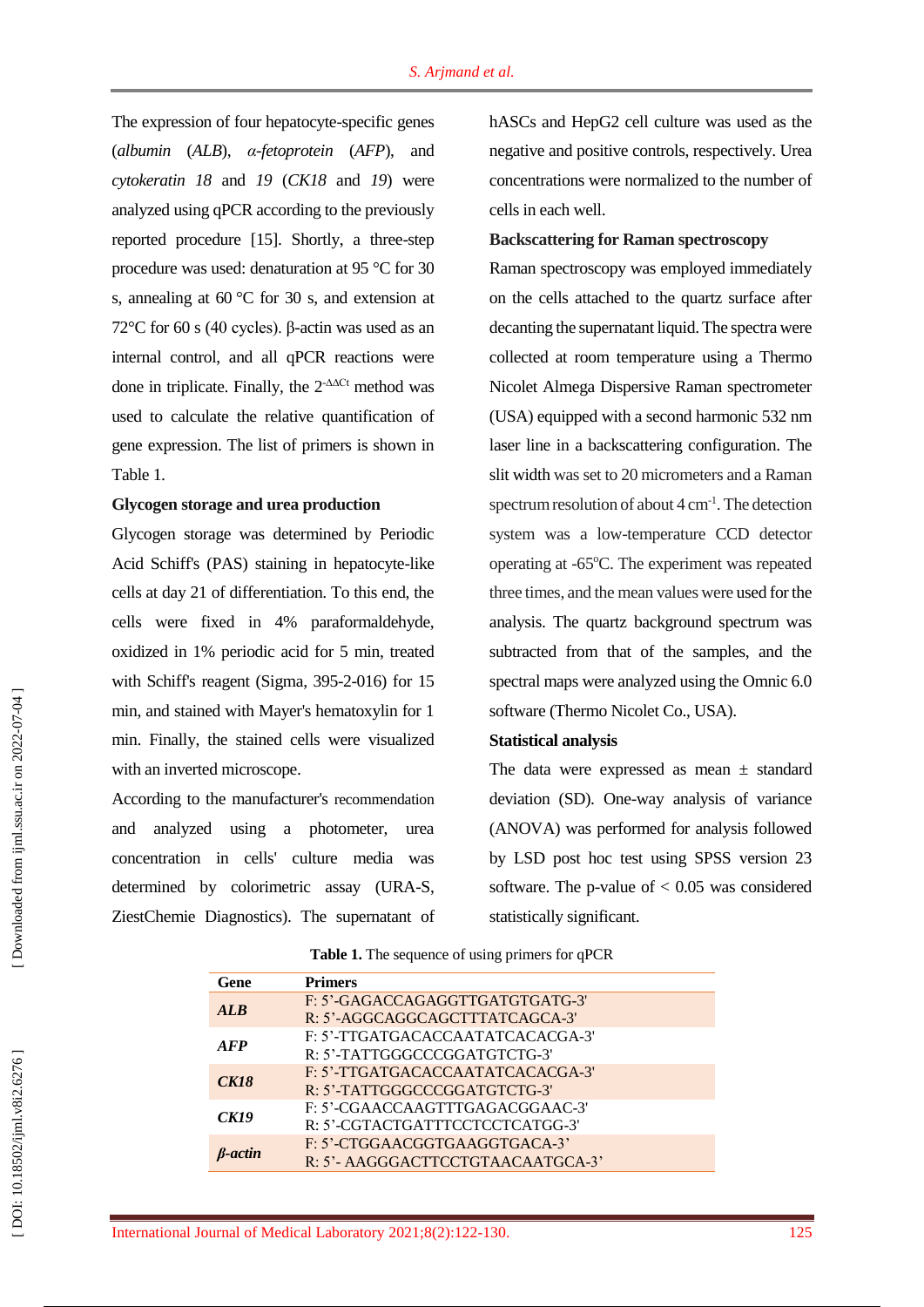### **Results**

#### **Characterization of hASCs**

The results revealed the high positive expression of MSCs surface markers: CD44 (98%), CD105 (98%), CD90 (98%) and low expression of hematopoietic surface markers: CD34 (2%) and CD45 (2%).

**Hepatic differentiation and characterization** 

As illustrated in Figure 1A, the morphological changes of cells were evaluated at various hepatic differentiation protocol stages. However, no significant morphological alterations were observed during the first week of differentiation induction; the cells started to lose fibroblastic morphology and flattened on day 14. Interestingly, after 21 days, most of the cells displayed hepatocytes' characteristics, including a polygonal shape and cytoplasmic granulation. As illustrated in Figure 1B, AFP was significantly expressed at day 14 (4-fold,  $p <$ 0.01) and further increased at day 21 (10 -fold, p < 0.001) in hepatocyte -like cells. Consistently, a similar expression pattern was observed for ALB with a significant upregulation at day 14 to 4.5 fold ( $p < 0.05$ ) that reach a maximum level of 7.5 fold ( $p < 0.01$ ) on day 21 compared to day 1 of hepatic differentiation induction. No differences in CK19 expression levels were noticed at different differentiation protocol stages; a significant upregulation in CK18 expression was detected at day 21 to nearly 2.5 fold ( $p < 0.05$ ).

These results were further confirmed with functional assays of hepatocyte -like cells. PAS staining experiment indicated the differentiated cells' ability for glycogen storage (Fig . 2A), which is the characteristic of hepatocyte cells. The differentiated cells also showed a significantly higher ability to produce urea ( $p <$ 0.01) compared to the primary hASCs as the negative control (Fig . 2B).

#### **Raman spectroscopy analysis**

In the first step, the Raman spectra of HepG2 and MSCs were recorded, and the results indicated that Raman spectroscopy could provide a different, specific, and reproducible spectrum for the two cell types in a few minutes. Figure 3A illustrates the recorded vibrational modes of the two cell types. The spectral bands' differences are related to the difference in cells' chemical structures [16]. During the differentiation process toward hepatocyte -like cells, the Raman spectra of cells were recorded every seven days and compared to the undifferentiated (hASCs) and fully differentiated (HepG2) cells as the negative and positive controls. For ease of comparison and interpretation of the results, the plots were overlaid (Fig. 3B). The band at 801  $cm<sup>-1</sup>$  (region A) shows the O-P-O bonding in RNA and confirms proteins' presence. The Raman modes at 1345 cm - 1 (region B) are due to DNA and RNA and confirm lipids and phospholipids' presence. Regions C and D are near the vibration of  $C = O$  and C-N molecules, respectively. The vibrational band at 2415 cm<sup>-1</sup> (region E) is assigned to  $CO<sub>2</sub>$  and the modes at around 2134 cm - 1 are due to the C -N bond. The  $CH<sub>2</sub>$  groups vibrate at region F (2751 cm<sup>-1</sup>). The Raman band at  $2953 \text{ cm}^{-1}$  (region G) is due to asymmetric vibrations of  $CH<sub>3</sub>$  and the peak in this spectral region shows the presence of lipids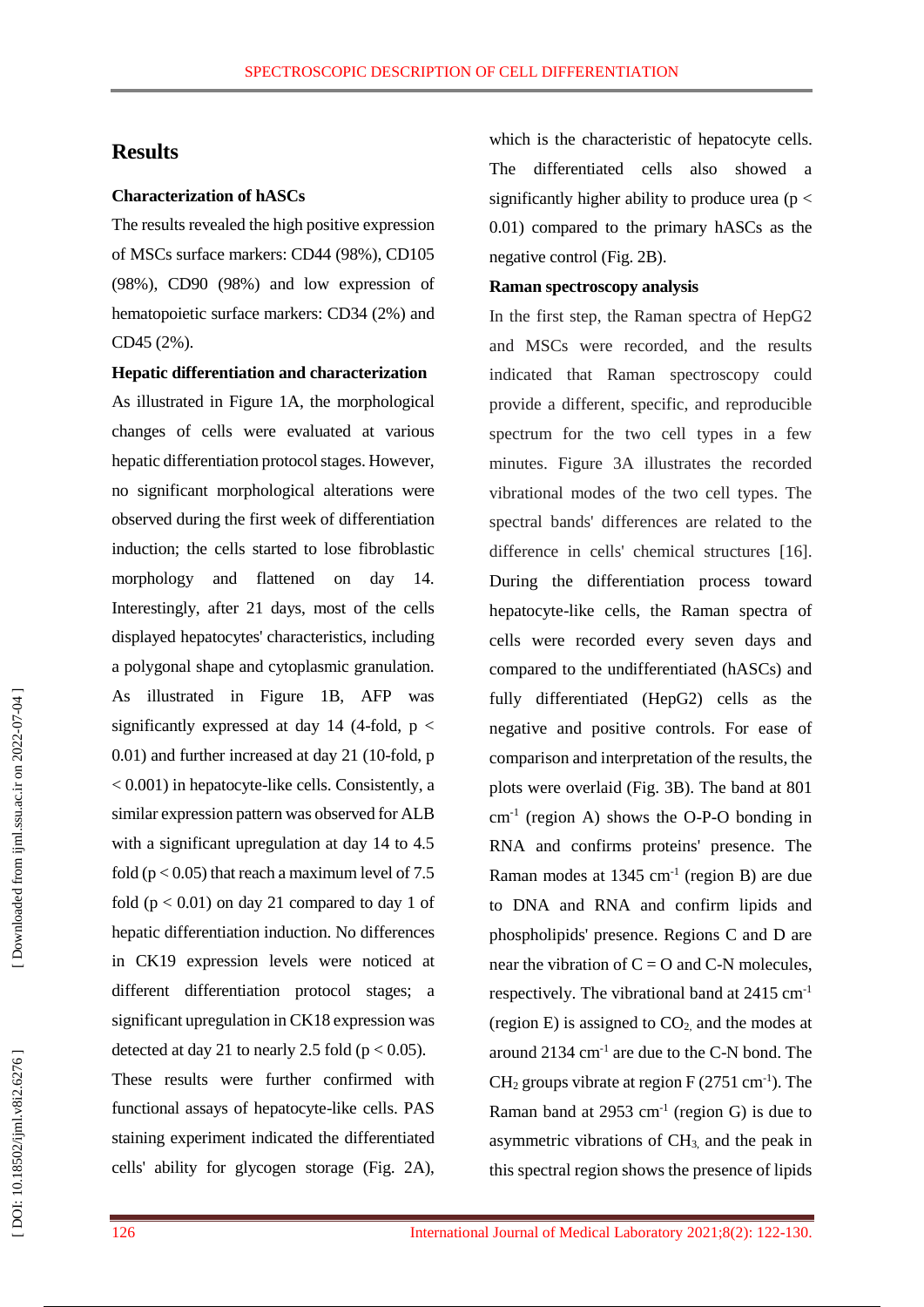

and fatty acids. The band at  $3264 \text{ cm}^{-1}$  is assigned to the N -H group. The OH stretching vibration located at  $3500 \text{ cm}^{-1}$  is assigned to  $H<sub>2</sub>O$  molecules [17-19].

**Fig . 1.** A) Morphological changes of human adipose -derived mesenchymal stem cells during hepatic differentiation induction. B) Quantitative analysis of hepatic expression genes in days 7, 14, and 21 of differentiation. The expression of the same genes in HepG2 was used as a positive control. *β -actin* expression was used as a reference gene. The data are shown as mean $\pm$ SEM in three independent experiments (n=3). \*p <0.05, \*\*p < 0.01, \*\*\*p < 0.001 relative to day 1.



**Fig . 2.** A) Periodic acid schiff's staining of differentiated hepatocyte -like cells compared to undifferentiated stem cells as the negative controls. B) The ureagenesis was improved in differentiated hepatocyte like -cells. The data are expressed as mean $\pm$ SEM (n=3). \*\*p <0.01 relative to day 1.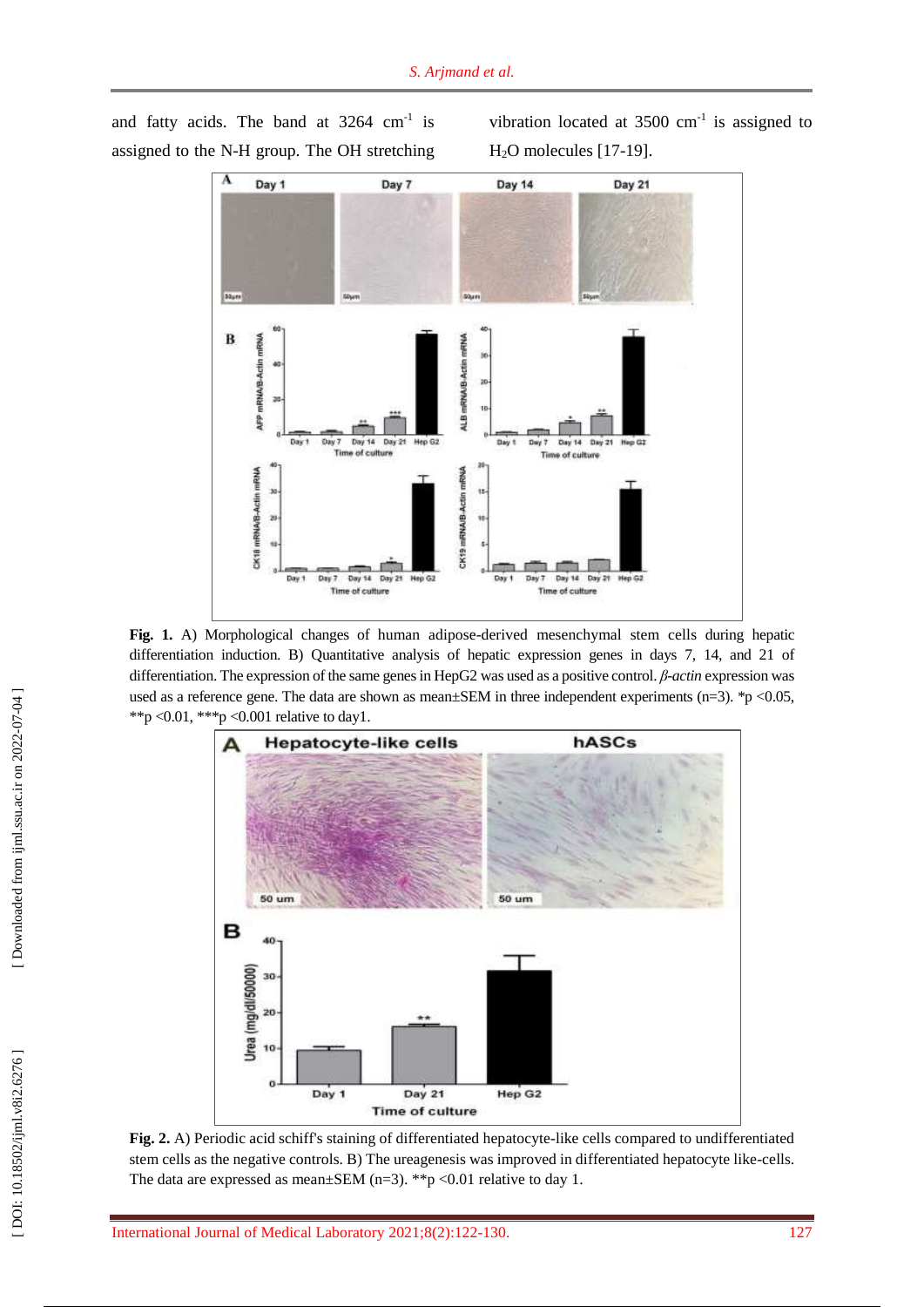

**Fig. 3.** A) Raman spectra of a) HepG2, and b) Human adipose -derived mesenchymal stem cells. B) The overlaid plots of Raman spectra, recorded at different days of differentiation. Human adipose -derived mesenchymal stem cells and HepG2 were used as negative and positive controls, respectively (n=3).

# **Discussion**

Raman spectroscopy has an excellent specificity for characterizing biological samples' molecular phenotype and quantifying the molecular changes at the cellular level [20 ]. Lots of studies used this spectroscopic technique for cellular studies. It has been used to discriminate between normal, malignant, and metastatic cells [2 1 ] . It is deduced from the results that the content of RNA, DNA, lipids, and proteins was gradually raised during the differentiation process, and the pattern of peaks at the last day of differentiation was remarkably similar to the control (HepG2), eventhough it is not completely identical. This result aligns with the molecular and biochemical results indicating a relative similarity between

differentiated and control cells. Furthermore, HepG2 is a cell line and expected to be different from normal hepatocytes [2 2 ]. However, it is accepted as an appropriate model for *in vitro*  studies [2 3, 2 4 ]. A variety of studies used different methods for enhancing differentiation efficiency, including hepatocyte differentiation [15 ]. The efficiency of methods was generally evaluated using different molecular and biochemical methods. New non -invasive, real -time methods for tracking stem cell status and degree of differentiation can significantly improve our understanding of stem cells' behavior and control their fate. Here, Raman spectroscopy was introduced as a new potent method that can be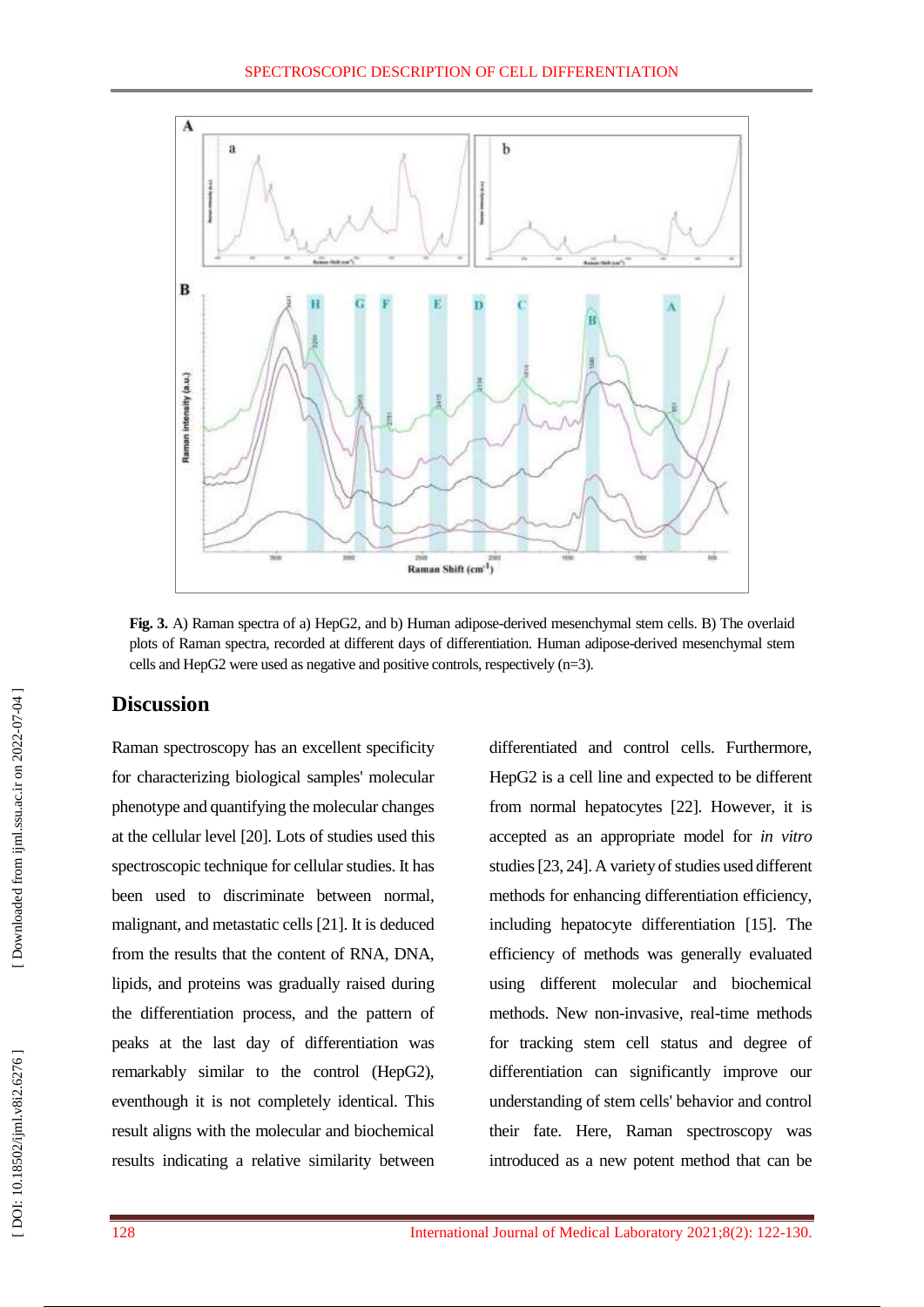studied, quantified, and optimized for rapid and label -free evaluation of human hASCs during and at the end of the differentiation procedure toward hepatocytes. The results indicated that the obtained spectra are particular and unique. The observed differences are related to the difference in the chemical structures of cells [1 6 ] and can be used to detect differentiation quality in a few minutes. So far, this method has been used to study biochemical changes commensurate with the osteogenic, cardiogenic, neurogenic, and adipogenic differentiation of stem cells [2 5, 2 6 ] . Furthermore, Raman spectroscopy was introduced as a biosensor for molecular characterization of mouse-derived MSCs during differentiation to hepatocytes [27].

### **References**

- [1]. Ullah I, Subbarao RB, Rho GJ. Human mesenchymal stem cells - current trends and future prospective. Biosci Rep . 2015; 35(2): 191 .
- [ 2]. Horwitz EM, Le Blanc K, Dominici M, Mueller I, Slaper -Cortenbach I, Marini FC, et al. Clarification of the nomenclature for MSC: The International Society for Cellular Therapy position statement. Cytotherapy 2005; 7(5): 393 -395.
- [ 3]. Davoodian N, Lotfi AS, Soleimani M, Mola SJ, Arjmand S. Let -7f microRNA negatively regulates hepatic differentiation of human adipose tissue -derived stem cells. J Physiol Biochem . 2014; 70(3): 781 -789.
- [ 4]. Mohammadpour A, Arjmand S, Lotfi AS, Tavana H, Kabir-Salmani M. Promoting hepatogenic differentiation of human mesenchymal stem cells using a novel laminin containing gelatin cryogel scaffold. Biochem Biophys Res Commun . 2018; 507(1 -4): 15 -21.
- [ 5]. Golchin A, Farahany TZ, Khojasteh A, Soleimanifar F, Ardeshirylajimi A. The clinical trials of mesenchymal stem cell therapy in skin diseases: an update and concise review. Curr Stem Cell Res Ther . 2019; 14(1): 22 -33.
- [ 6]. Kusakawa S, Sawada R, Yasuda S, Kuroda T, Sato Y. Trends in global clinical trial registration for MSC -based therapeutic products. Cytotherapy 2020; 22(5): S165.

# **Conclusion**

Overall, it is suggested that this method has considerable potential in various cell studies, including identifying the cell types and their differentiation stage and analyzing the techniques used in improving stem cell differentiation. Raman spectroscopy can complement conventional molecular and biochemical techniques of cell studies and overcome some of their limitations, such as time and cost.

## **Conflict of Interest**

The authors declare no conflict of interest.

### **Acknowledgment**

Not applicable.

- [ 7]. Chen FM, Liu X. Advancing biomaterials of human origin for tissue engineering. Prog Polym Sci. 2016; 53: 86-168.
- [ 8]. Moura CC, Tare RS, Oreffo RO,Mahajan S. Raman spectroscopy and coherent anti -Stokes Raman scattering imaging: prospective tools for monitoring skeletal cells and skeletal regeneration. J R Soc Interface 2016; 13(118): 1 -12 .
- [ 9]. Alexander MS, Casar JC, Motohashi N. Stem cell differentiation and therapeutic use. Stem Cells Int . 2015; 2015: 308128.
- [10]. Cen P, Chen J, Hu C, Fan L, Wang J, Li L. Noninvasive in -vivo tracing and imaging of transplanted stem cells for liver regeneration. Stem Cell Res Ther . 2016; 7(1): 143.
- [11]. Ember KJI, Hoeve MA, McAughtrie SL, Bergholt MS, Dwyer BJ, Stevens MM, et al. Raman spectroscopy and regenerative medicine: a review. NPJ Regen Med. 2017; 2(12): 1-10.
- [12]. Brauchle E, Schenke -Layland K. Raman spectroscopy in biomedicine - non-invasive in vitro analysis of cells and extracellular matrix components in tissues. Biotechnol J . 2013; 8(3): 28 8 -297.
- [13]. Zuk PA, Zhu M, Mizuno H, Huang J, Futrell JW, Katz AJ, et al. Multilineage cells from human adipose tissue: implications for cell -based therapies. Tissue Eng . 2001; 7(2): 211 -228.